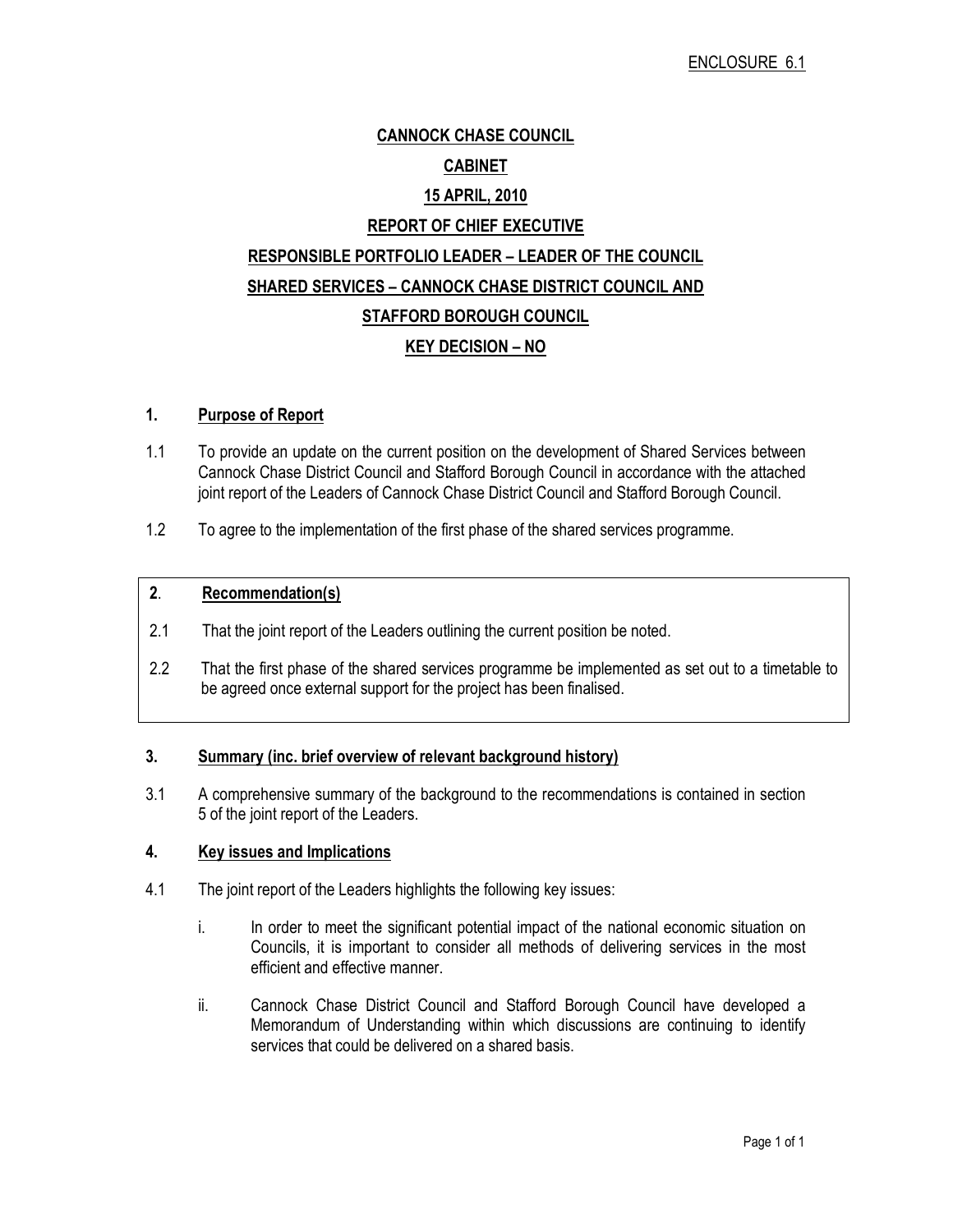# 5. Conclusions and Reason(s) for the Recommendation(s)

5.1 These matters are covered in the main body of the joint report of the Leaders.

# 6. Other Options Considered

6. These matters are covered in the main body of the joint report of the Leaders.

#### 7. Report Author Details

Steve Partridge, Democratic Services Manager, ext. 4588

### SCHEDULE OF ADDITIONAL INFORMATION

### INDEX

| <b>Contribution to Council Priorities (i.e. CHASE, Corporate Priorities)</b> | <b>Section 1</b>  |
|------------------------------------------------------------------------------|-------------------|
| <b>Contribution to Promoting Community Engagement</b>                        | <b>Section 2</b>  |
| <b>Financial Implications</b>                                                | <b>Section 3</b>  |
| <b>Legal Implications</b>                                                    | <b>Section 4</b>  |
| <b>Human Resource Implications</b>                                           | <b>Section 5</b>  |
| <b>Section 17 (Crime Prevention)</b>                                         | Section 6         |
| <b>Human Rights Act Implications</b>                                         | <b>Section 7</b>  |
| <b>Data Protection Act Implications</b>                                      | <b>Section 8</b>  |
| <b>Risk Management Implications</b>                                          | <b>Section 9</b>  |
| <b>Equality and Diversity Implications</b>                                   | <b>Section 10</b> |
| <b>List of Background Papers</b>                                             | <b>Section 11</b> |
| <b>Report History</b>                                                        | <b>Section 12</b> |
| Annexes to the Report i.e. copies of correspondence, plans etc.              | Annex 1, 2, 3 etc |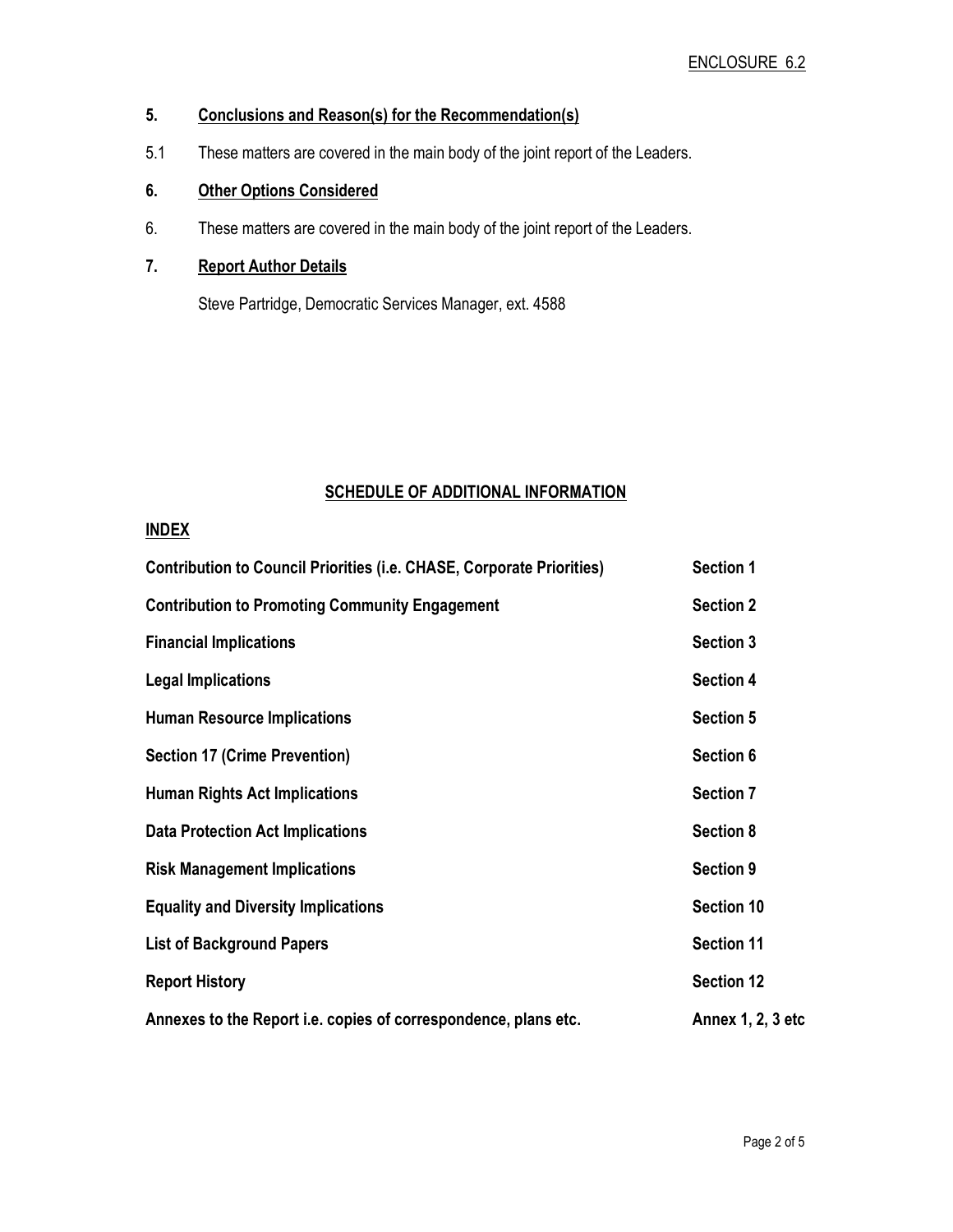### Section 1

#### Contribution to Council Priorities (i.e. CHASE, Corporate Plan)

The consideration of Shared Services forms part of the Corporate Improvement Priority Delivery Plan and is integral to the Management of Finance/Resources in order to provide the capacity and capability to deliver future improvements

#### Section 2

#### Contribution to Promoting Community Engagement

#### Section 3

#### Financial Implications

Outline financial implications are covered in section 9 of the attached joint report of the Leaders, and have been agreed, in principle, with the S.151 Officer.

Cabinet should also note the Financial Implications detailed in section 7.1 and 7.2 of the joint report whereby the £78,000 additional assistance available from WMREIP will be refundable by both authorities in equal parts if the shared services programme was not delivered.

Although no specific budget provision exists for such a refund the shared services project will be effectively managed to mitigate any such risk.

#### Section 4

#### Legal Implications

At this stage, there are no formal legal implications, though the Memorandum of Understanding (Appendix 1 to the joint report), outlines the principles that will apply to shared services between Cannock Chase District Council and Stafford Borough Council.

#### Section 5

#### Human Resource Implications

A significant range of HR issues arise from the proposals contained within the joint report. An HR framework has been drafted and will be finalised once a final strategic decision is taken to pursue the SLA route. There are a number of different approaches that could be adopted in respect of the employment rights and employment status of employees affected by the proposals and these are currently the subject of discussion. However, the key areas in relation to HR implications may include the following:

• TUPE: as one authority will manage services on behalf of another, this could effectively involve the transfer of an undertaking and, consequently, could involve the transfer of employees between the two authorities. Should this approach be taken, it is a complex process that requires sharing of information, employee and trade union consultation, identification of any risks and liabilities in relation to employees (such as any pending tribunal cases, insurance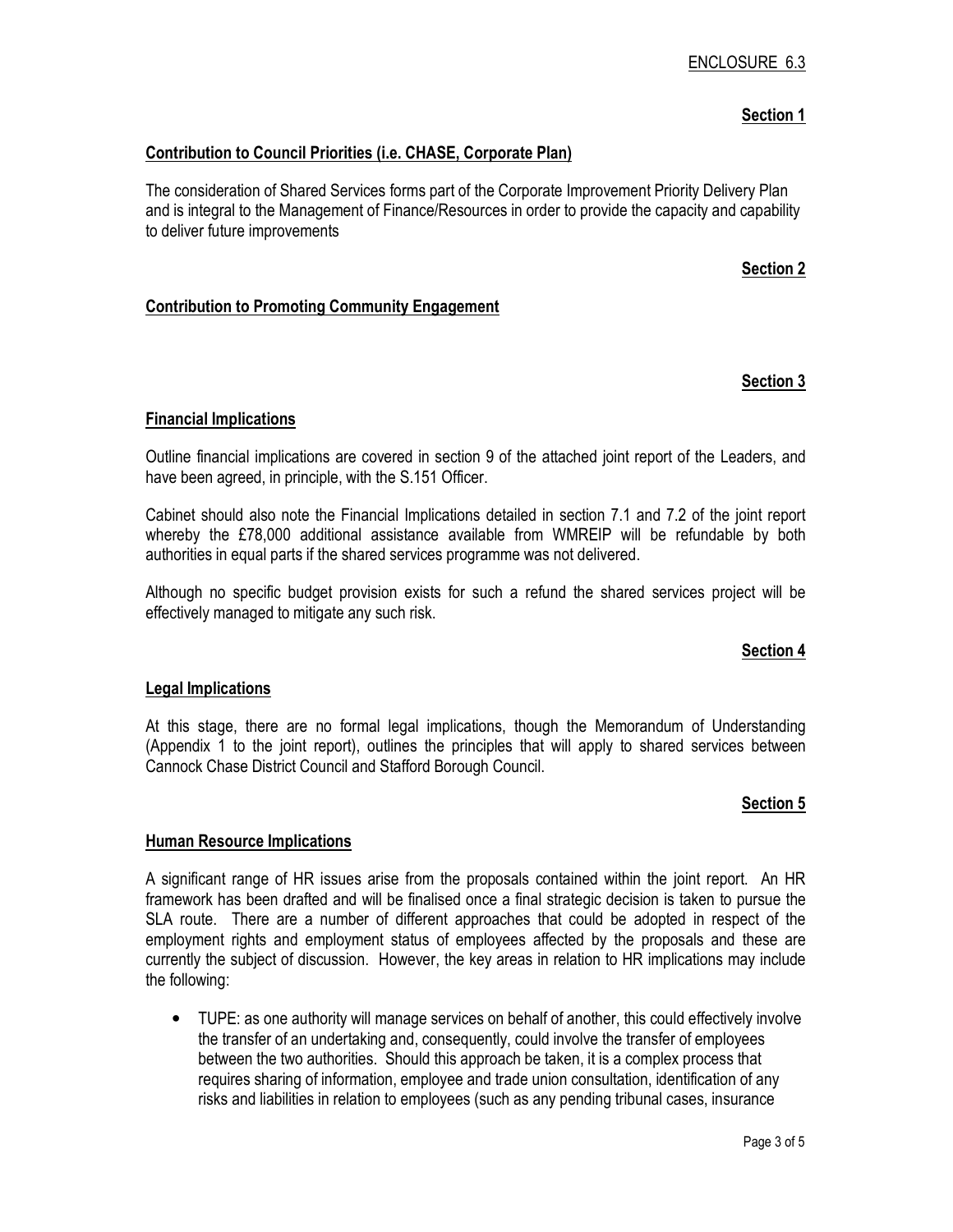claims etc). It should be noted that a transfer of employees under the TUPE regulations ensures a degree of protection of terms and conditions of employment for those affected. No changes may subsequently be made to such terms and conditions unless there is a genuine justifiable business, economic or technical reason to do so.

- Equal Pay If the TUPE approach is taken this could result in employees doing similar work being paid at different rates of pay. This could result in risk of equal pay claims against each authority.
- Information and Consultation any potential TUPE situation requires that consultation with employees and their representatives is undertaken 'in good time' and for a reasonable period sufficient to allow all issues to be considered. Even if TUPE were not to apply for any reason (for example if a different approach is taken) employees and trade unions would still need to be consulted as the revised working arrangements would result in significant changes to roles and responsibilities.
- Management Structure a mechanism will need to be determined to address not only which will be the lead authority for any particular function but also which manager will run each function. Consideration will need to be given to how issues of assimilation or selection for posts will be undertaken under the SLA model. No assumptions should be made until it is clear what the managerial role will be and which employees may have some form of 'claim' over any role.
- Employee engagement the proposals will result in significant upheaval across both organisations and it will be important to ensure that a strategy is in place to ensure that employees are both involved and engaged in this process. This is necessary to maintain the morale of the workforce during the transitional period and ensure their co-operation and involvement in making the change a success.

#### **Section 17 (Crime Prevention)**

There are no identified implications in respect of Section 17 (Crime Prevention) arising from this report.

#### Human Rights Act Implications

None identified.

#### Data Protection Act Implications

There are no identified implications in respect of the Data Protection Act arising from this report.

#### Risk Management Implications

Risk management implications are covered in section 10 of the joint report.

# Section 10

#### Equality and Diversity Implications

# Section 7

Section 6

Section 8

## Section 9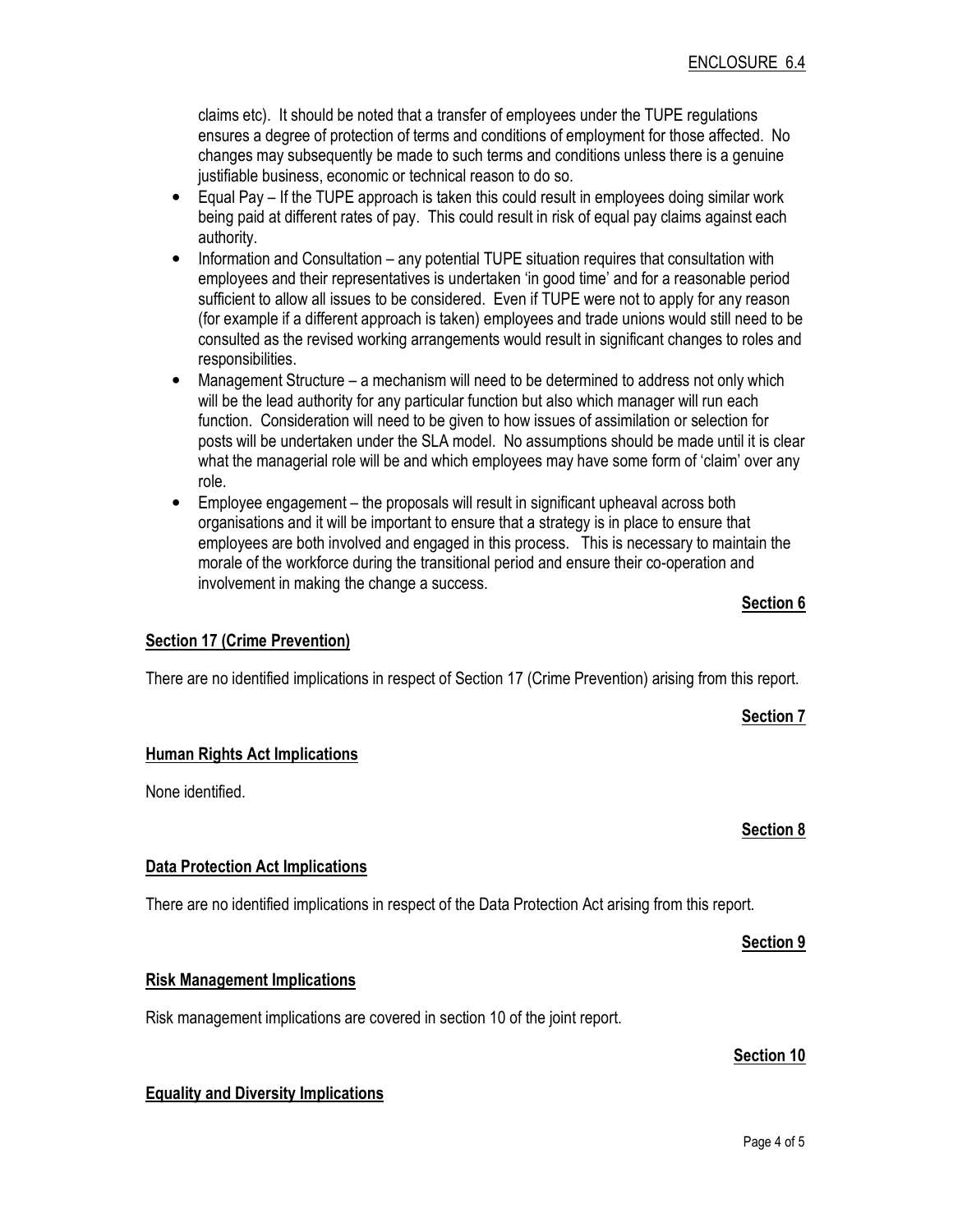Equality and diversity implications are covered in section 11 of the joint report.

#### Section 11

#### List of Background Papers

#### Section 12

#### Report History

| <b>Council Meeting</b> | <b>Date</b> |
|------------------------|-------------|
|                        |             |
|                        |             |

### Annexes to Report

- Annex 1 (Joint Report) Submission by Leader of Cannock Chase District Council and the Leader of Stafford Borough Council, including (Appendix 1) Memorandum of Understanding – Cannock Chase District Council and Stafford Borough Council
- Annex 2 (Appendix 2) Implementation Timetable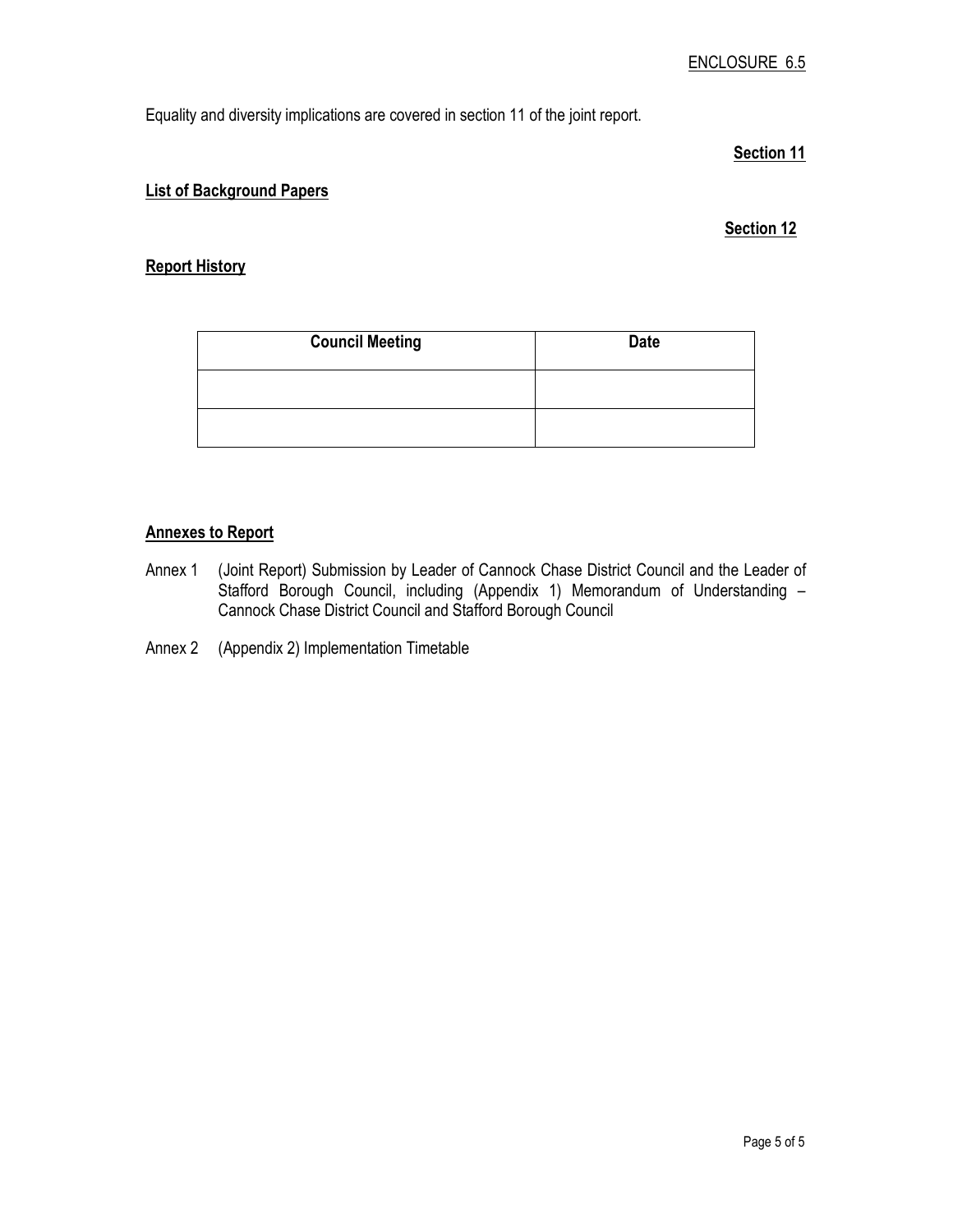#### **ITEM NO D1(i) ITEM NO D1(i)**

| CABINET - 15 APRIL 2010 |                          |  |
|-------------------------|--------------------------|--|
| <b>Contact Officer:</b> | <b>Malcolm Vickers</b>   |  |
| <b>Telephone No:</b>    | 01785 619203             |  |
| <b>Ward Interest:</b>   | Nil                      |  |
| <b>Report Track:</b>    | <b>Cabinet - 15/4/10</b> |  |
|                         | (Only)                   |  |

#### **SUBMISSION BY LEADER OF CANNOCK CHASE DISTRICT COUNCIL AND THE LEADER OF STAFFORD BOROUGH COUNCIL**

#### **Shared Services**

#### 1 **Purpose of Report**

- 1.1 To:-
	- (a) provide an update on the current position of the development of Shared Services between Cannock Chase District Council and Stafford Borough Council;
	- (b) to agree to the implementation of the first phase of the shared services programme.

#### 2 **Proposal of Cabinet Member**

- 2.1 That (a) the current position be noted;
	- (b) the first phase of the shared services programme be implemented as set out to a timetable to be agreed once external support for the project has been finalised.

#### 3 **Key Issues**

- 3.1 In order to meet the significant potential impact of the national economic situation on Councils, it is important to consider all methods of delivering services in the most efficient and effective manner,
- 3.2 Cannock Chase District Council and Stafford Borough Council have developed a Memorandum of Understanding within which discussions are continuing to identify services that could be delivered on a shared basis.

#### 4 **Relationship to Corporate Priorities**

4.1 The delivery of services supports all the Council's corporate priorities.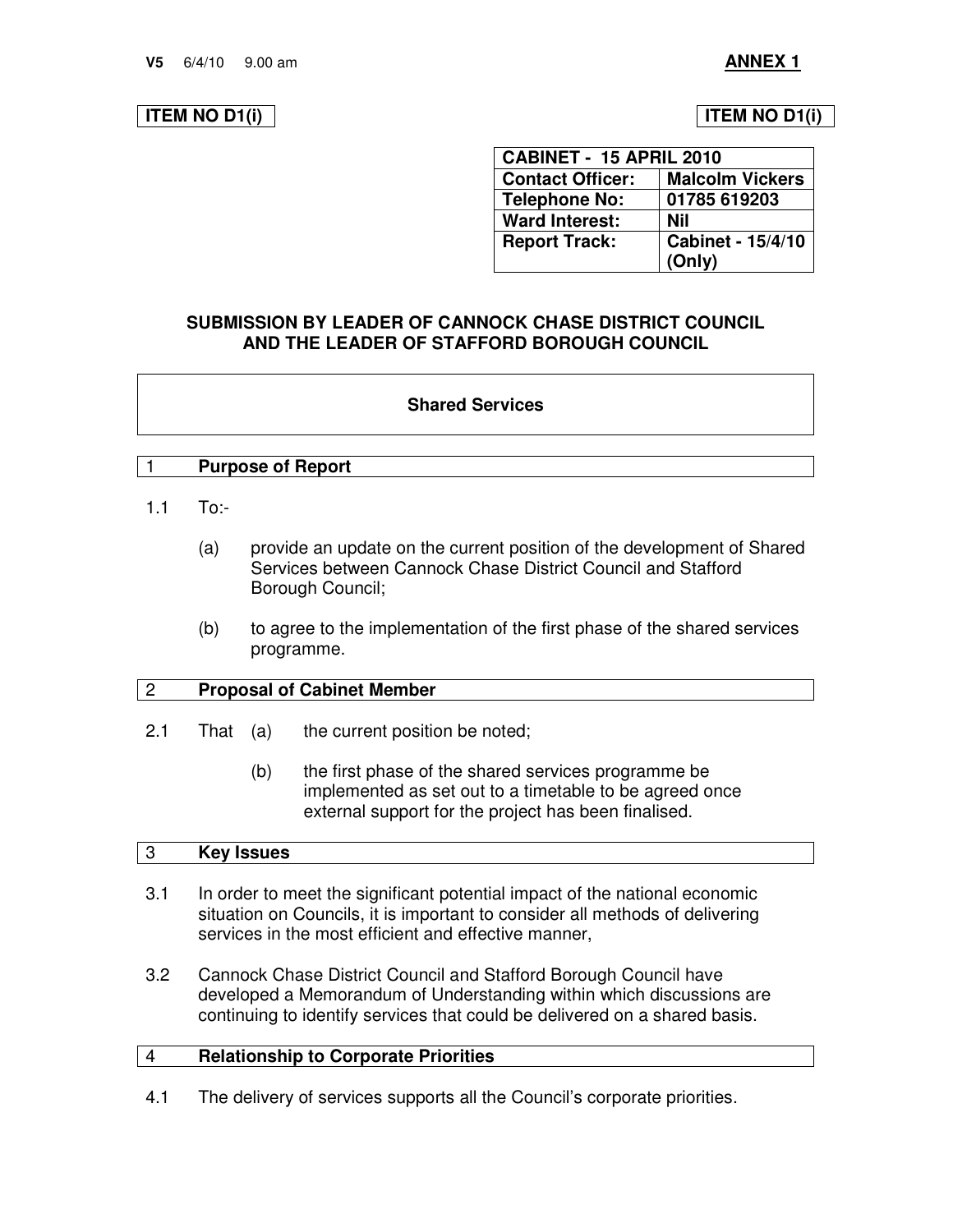#### 5 **Background**

- 5.1 Officers from Stafford Borough Council and Cannock Chase District Council have been examining the potential for sharing services between the two authorities as a method of reducing costs and ultimately improving quality of service. This is particularly important in view of the potential impact on local authority funding as a result of the national economic situation.
- 5.2 For some time, discussions have been held with a view to sharing services within the two authorities. Initially discussions centred upon identifying services where opportunities for sharing existed as a result of vacancies in one or both authorities or where links between both authorities meant that sharing services would deliver an efficient and potentially better service for the customer at a reduced cost. The principle of sharing services is not new to both authorities as Stafford Borough Council currently provides the Payroll Service for Lichfield District Council and Stafford and Rural Homes and Cannock Chase District Council provides an out of Hours Service for Lichfield District Council and Newcastle under Lyme Borough Council for example. These arrangements have proved to be successful and have resulted in savings/additional income for both authorities.
- 5.3 Following on from officer discussions an informal meeting of the Cabinets of both authorities was held in January 2009 and it was agreed that the principle of sharing services be developed. To this end a Memorandum of Understanding was agreed which essentially sets out the framework within which the two authorities would move forward toward developing an agreed approach to shared services. A copy of this Memorandum of Understanding is attached as **APPENDIX 1**. It is accepted that the Memorandum of Understanding should develop into a formal agreement between the two Councils following external advice.
- 5.4 Initially two services were identified for potential sharing, Building Control and Information Technology. Building Control was identified as external providers of Building Control Services are increasingly taking market share and by combining two authorities services a more resilient service, able to meet the competition from external providers, would be created. IT was chosen, as there are efficiencies to be gained from providing one service to two authorities, potential economies of scale arising from bulk buying together with increased resilience. These are dealt with in more detail later in this report.
- 5.5 During 2009 it became apparent that as a result of the worsening national economic situation, funding to local authorities into the future (potentially from financial year 2011/12 onwards) would become significantly tighter resulting in local authorities being required to reduce their budget of expenditure. One of the methods of reducing costs within authorities is the development of shared services and this is being developed in various areas throughout the Country (one of the most notable being Staffordshire Moorlands and High Peak).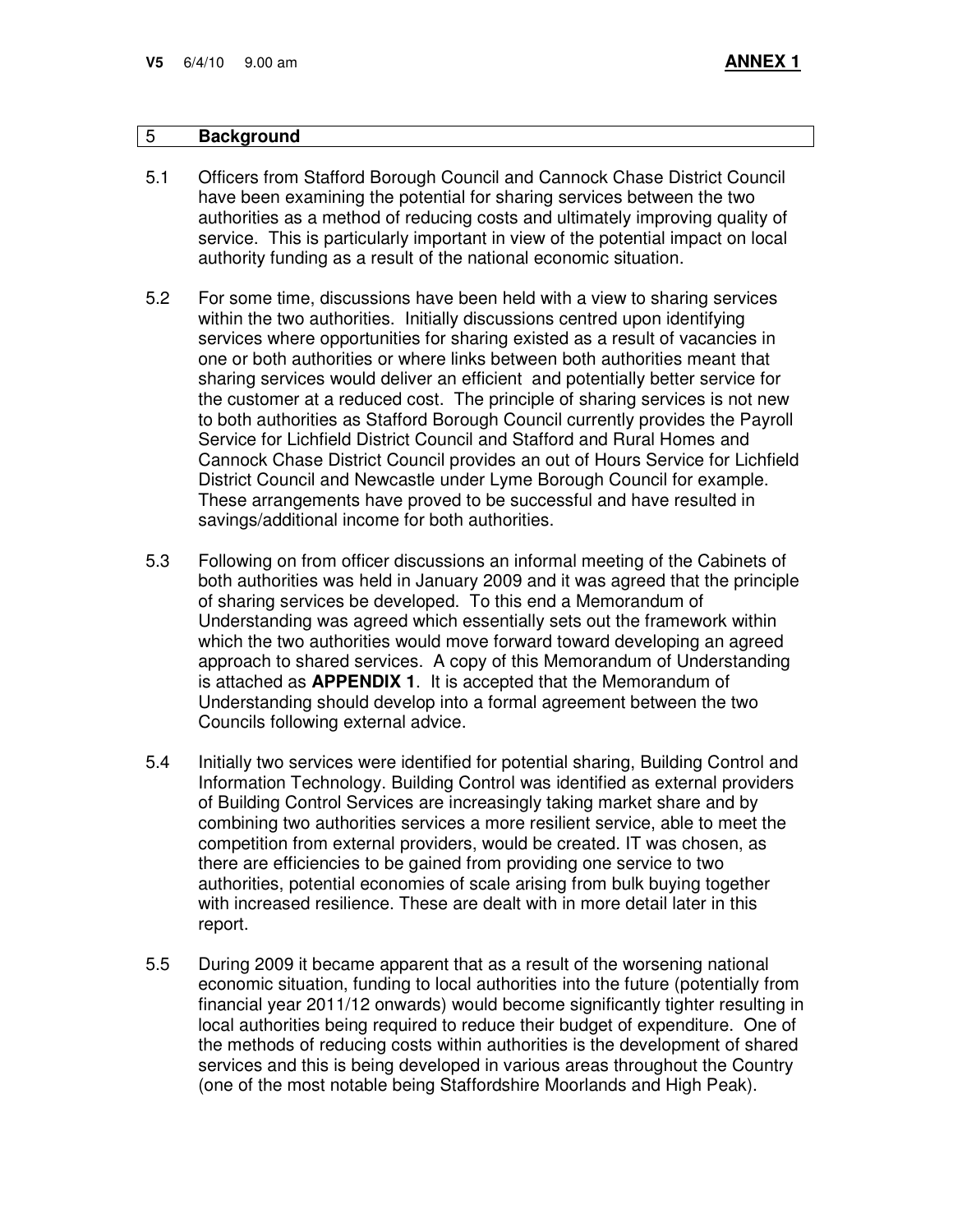- 5.6 There are a number of strategic benefits of sharing and whilst the financial driver is very strong it is not the only benefit that can be derived. Other key benefits include:-
	- Increased resilience in respect of workload peaks, sickness or vacancies
	- Improved services
	- Strong positioning for sharing with new partners
	- Learning from each other to achieve best practice
	- A stronger voice working in combination
	- Better competitive position for trading services
- 5.7 In order to extend the potential of sharing services across all the authorities services and as a result of the indications of the worsening national financial situation, a joint process was undertaken where senior officers in every service area in each authority met. The object of this exercise was to obtain an indication of those services that might deliver savings, to assess ease of implementation and help set a timetable for implementation.
- 5.8 This exercise was undertaken during September 2009. During October and the beginning of November 2009 the respective Heads of Service met with a group of officers from both authorities to discuss the proposals and to assess the potential benefits of sharing. The role of this group was to scrutinise and to ensure that there was consistency across all services and that all opportunities, barriers and savings had been explored.
- 5.9 The overriding conclusion that came from this exercise was that apart from some selected services the vast majority of services would be suitable for sharing. In addition there was a clear view that the maximum benefit that would accrue to both Councils would be realised by sharing at the highest possible management level; normally Head of Service. The exercise also assisted both Councils in determining which services should be considered first.
- 5.10 There are significant Human Resource, Legal and Financial issues associated with the sharing of every service. It became apparent that it would be necessary to develop framework documents that addressed those corporate issues. Officers of both authorities have undertaken this work and draft versions of these documents have been completed. However, there is still considerable work still to be undertaken on these documents, but the nature of that work will be dependent upon the final shared services model adopted.
- 5.11 In parallel with the exercise undertaken in September 2009, staff on Revenues and Benefits from Cannock Chase District Council have been working with Stafford Borough Council with an ultimate objective of constructing a case for the development of a shared revenues and benefits service. This case is in the process of being finalised. In addition, Stafford is gaining from the expertise in the procurement of a new IT system, which Cannock Chase currently use.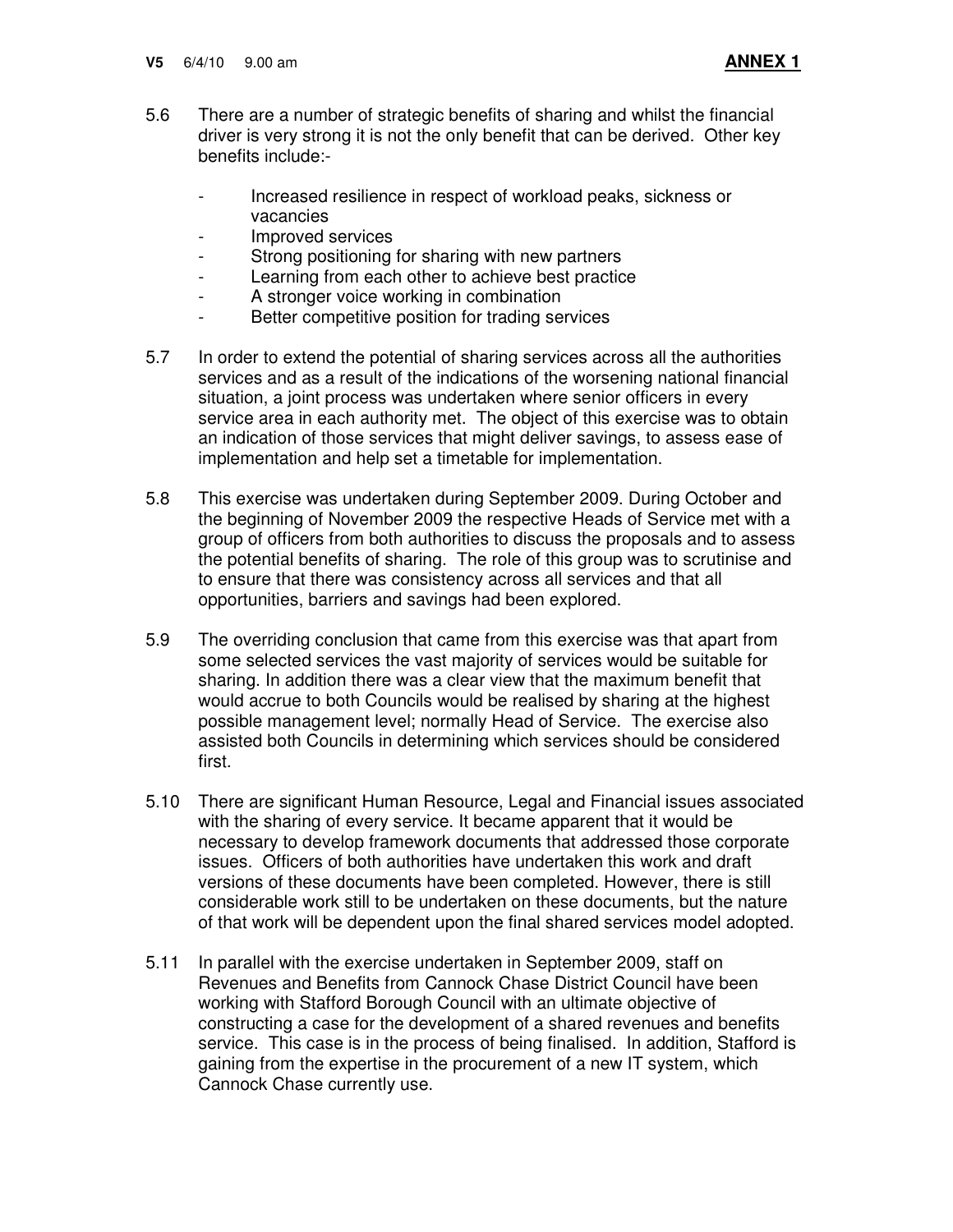5.12 Furthermore, following the resignation of the Head of Legal and Democratic Services at Cannock Chase District Council, Stafford Borough Council's Head of Law and Administration (Alistair Welch) has been temporarily appointed Monitoring Officer and Council Solicitor at Cannock Chase and is also "keeping watch" on their legal and democratic services.

### 6 **The Proposal**

- 6.1 As referred to above, a strong argument was made by Heads of Service that the starting point of developing shared services should be the examination of joint Heads of Service posts. This was borne out by experience in other authorities who have gone or are going through the process of examining shared services for example, Staffordshire Moorlands and High Peak, Bromsgrove and Redditch, South Oxfordshire and Vale of White Horse. All of these authorities have in place shared Management Teams and have delivered significant savings arising from this process. This has been seen as the first stage of the process of delivering shared services as it allows the single Head of Service to bring together two sets of staff, review the processes that are in place across the two Councils to see if they can learn and achieve further efficiencies from this. This allows further savings and improved services to come from this process.
- 6.2 However, there is a fundamental difference in the process and outcomes that Cannock Chase District Council and Stafford Borough Council can achieve when compared with the examples of authorities entering into shared service agreements. This links to the decision made in early 2008 that each Council will have its own Chief Executive within its organisation. As it is not planned that this position changes then the principle of developing a fully shared Management Team across all services of both authorities is not achievable. However, that does not preclude some derivative of the model to be considered.
- 6.3 An option that could be considered is adopting a process where services are provided by a lead authority under a service level agreement (SLA). A SLA is a form of contract between two organisations, which will specify a level of service to be provided, and the payment to be made for those services.
- 6.4 A further issue associated with the SLA approach is the need to define the delegated authority under which services are to be shared. Whilst this arrangement is referred to as sharing services it is essentially a client/contractor relationship with one authority leading on a service depending on circumstances and agreement. This would work in the following way
- 6.5 Both authorities would take a strategic decision and agree to share a service with one Council being the lead. In the case of Stafford Borough Council being the Lead authority for IT for example, then Cannock Chase District Council would "contract" with Stafford Borough Council for the provision of this service. This would require the lead authority to be authorised at the outset by the other authority to undertake the service that is to be shared. This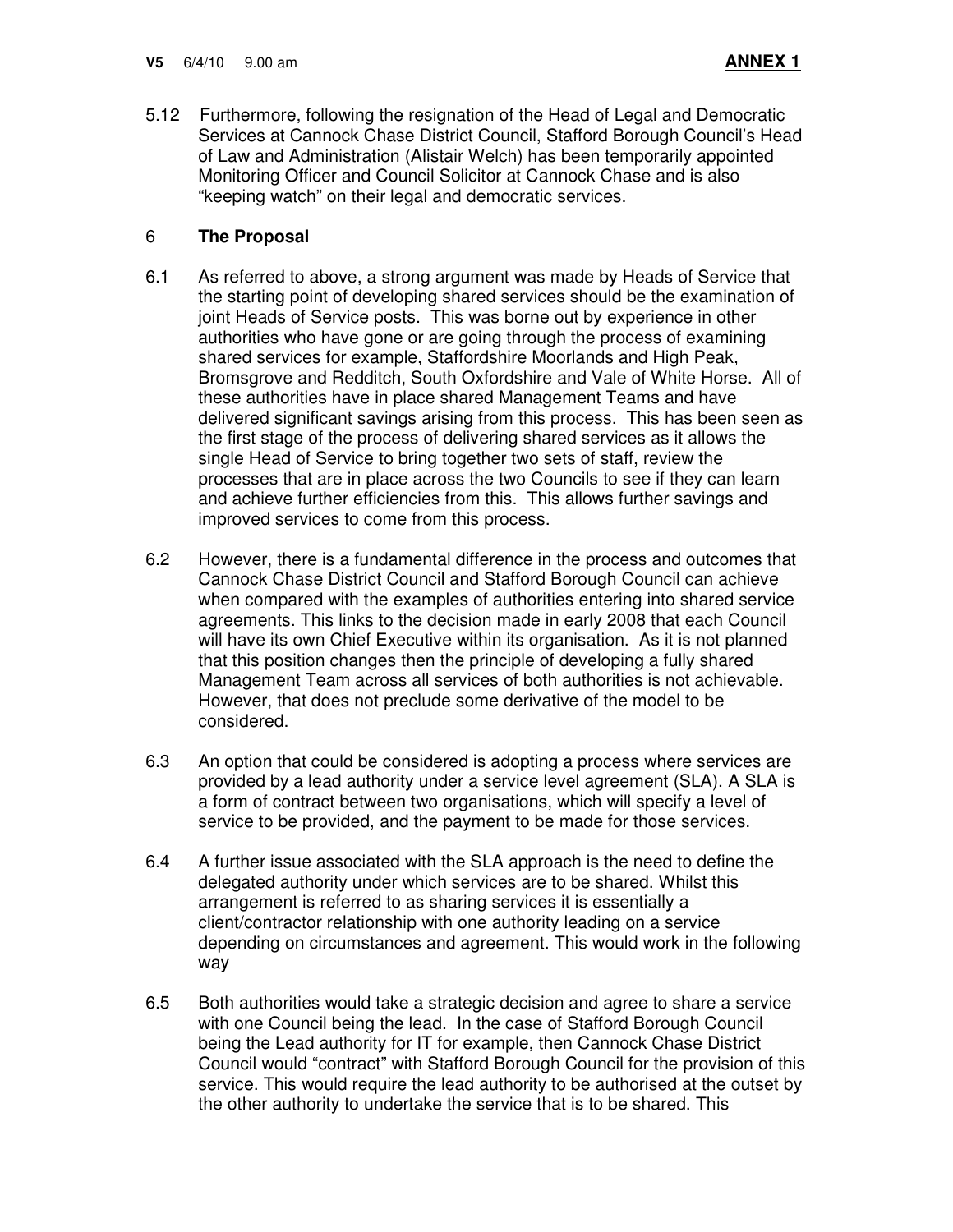approach would potentially need to be reviewed once the service had been established and was operating successfully. The monitoring of this arrangement would be the responsibility of Cannock Chase District Council who would have a member of staff with that responsibility as part of their duties and responsibilities.

- 6.6 The main advantages to this approach are:
	- It allows the principle of a shared services to be tested in a controlled way
	- It provides confidence for the "non lead" authority that their service level requirement would be met
	- it is a manageable process putting limited demands upon the capacity of both organisations
- 6.7 The main disadvantages, however, are:
	- The level of savings is less than would be available through full integration due to the need to establish a "client" in each authority
	- The need to compile detailed service specifications to ensure that each authority understands the nature of the service being provided
	- in the event that changes in service were required under a SLA, formal contractual negotiations and amendments would be required. This is an issue that would need to be addressed in the legal framework document
- 6.8 In order to implement shared services through the principle of service level agreements, it would be necessary to first identify those services to be considered.
- 6.9 The strategic decision to identify those services to be considered for sharing at the outset are based on the detailed work that has already been, and is currently being undertaken (particularly Information Technology and Building Control). In addition the table below also recognises the work currently underway (including the development of the Revenues and Benefits and Legal business cases). For services being considered as part of the first phase of development it is necessary to be clear as to the lead authorities for each service area, as this will quite clearly assist in the planning and delivery of the subsequent shared services. This strategic choice has been outlined below based on the work undertaken to date but will finally be determined as part of consideration of the merits of the potential shared service. It is also important to note that the identification of a lead authority does not determine, where there may be a potential clash, which Head of Service would ultimately lead the service.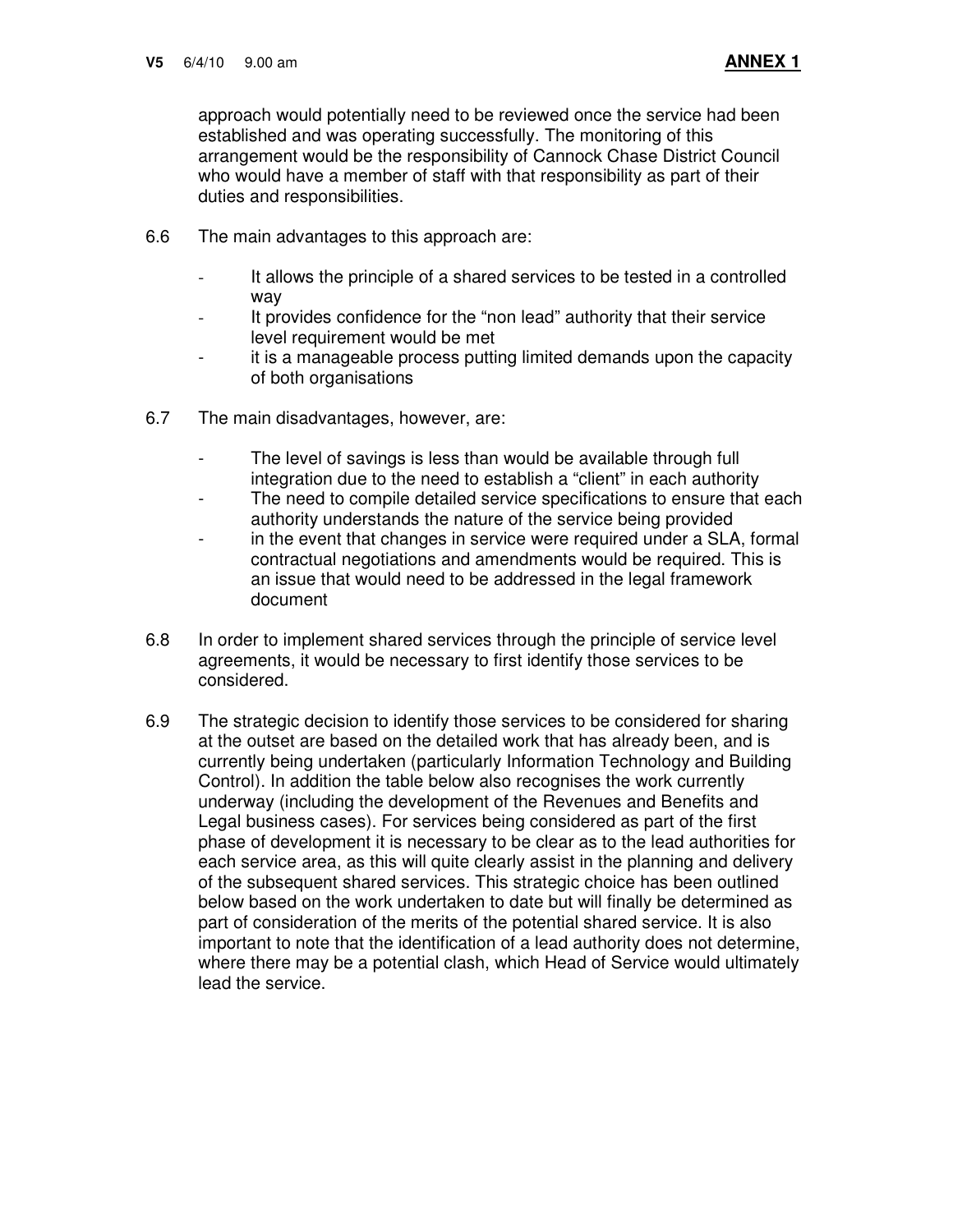| <b>Service</b>                                                                       | <b>Initial Authority Proposed</b><br>Leads |
|--------------------------------------------------------------------------------------|--------------------------------------------|
| Implemented by 1 October 2010<br>Information Technology (incl.<br>Reprographics)     | <b>SBC</b>                                 |
| <b>Building Control</b>                                                              | <b>CCDC</b>                                |
| Other services currently being<br>progressed                                         |                                            |
| <b>Human Resources</b><br>-personnel<br>-payroll<br>-training and development        | <b>SBC</b>                                 |
| Finance<br>-accountancy<br>-revenues and benefits                                    | CCDC                                       |
| Legal & Democratic Services<br>-legal services<br>-democratic services<br>-elections | <b>SBC</b>                                 |
| Internal Audit, Insurance & Risk<br>Management, Civil Contingencies                  | <b>CCDC</b>                                |
| <b>Community Safety</b>                                                              | <b>SBC</b>                                 |

6.10 The services shown above will form the first phase of services for consideration for sharing. It is important to understand the proposals would not go ahead unless it lead to clear savings to both authorities or the sharing of services would demonstrate clear improvements in service or both. Other services can be considered by managers from the two authorities for sharing and be bought forward for consideration if felt to be viable

## 7. **Other Issues**

7.1 There are significant resource and capacity issues associated with this proposal. Both authorities will need to commit staff time to the project and this work will impact on senior officers resulting in capacity issues. External support will be crucial and discussions have been held with the West Midlands Leaders Board. In addition it will be necessary to take external advice as to any issues associated with Human resources, legal and financial guidance. Discussions have been held with the West Midlands Regional Improvements and Efficiencies Partnerships (WMRIEP) and a formal agreement has been received and a grant of £40,000 is available to both authorities to support the cost of this advice.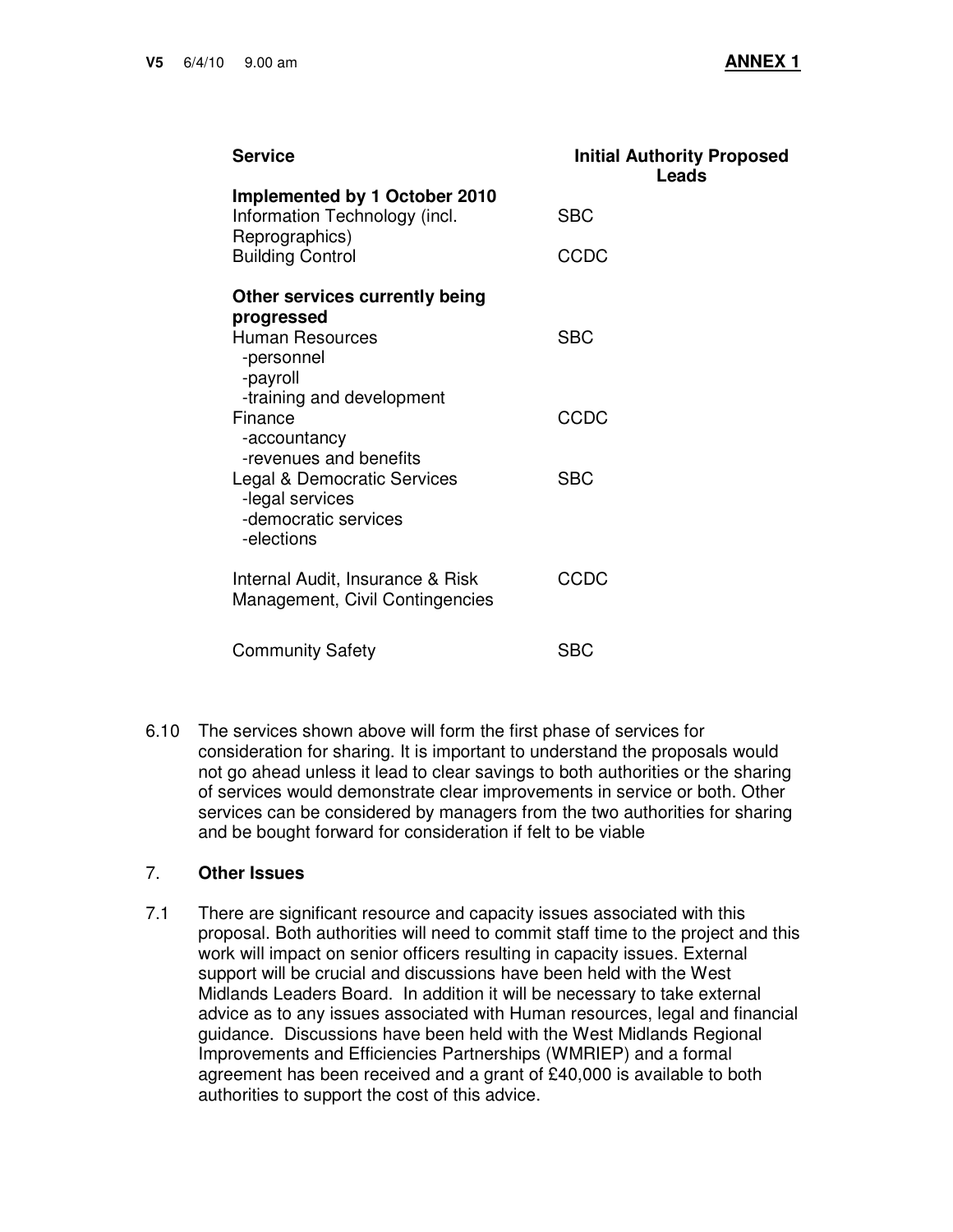7.2 In addition the WMRIEP have indicated that a further £78,000 could be made available although this would be refundable by both authorities in equal parts, if for any reason, the programme of shared services outlined in Section 6 were not delivered. WMRIEP will also assist the Councils in procuring any necessary support for the project

### **8 Implementation**

8.1 An indicative timetable showing key processes and milestones is attached at **APPENDIX 2** for the implementation of the two initial services (Information Technology and Building Control) although the practicalities of meeting this timetable will need to be examined closely following discussions with the providers of external support referred to in the previous section. Other services would follow a similar process but within a timescale to be determined.

#### 9 **Financial Implications**

- 9.1 Obviously there are significant financial implications arising from the sharing of services. Indications from the experience of other authorities suggest that savings of 10% of overall salary costs are ultimately achievable from the implementation of shared services. This is clearly only a crude guide but does not differ significantly from initial assessments within Cannock Chase District Council and Stafford Borough Council.
- 9.2 However, clearly these savings would not be achievable immediately because
	- severance costs may be incurred in certain cases
	- some areas, particularly IT and HR would be intensively involved in the implementation and therefore unlikely to make savings in the first instance
	- there is a need to unify systems and processes wherever possible which would result in some upfront costs
- 9.3 Offset against these savings would be the cost of any contract management arrangements, which would clearly be a matter for each authority to determine. In addition there may also be costs, such as indemnities and equal pay, as a result of transferring staff and services between authorities. However, as far as is possible, these costs would need to be reflected within the SLA and the 50/50 sharing agreement.
- 9.4 The general principle of allocating costs and savings from the sharing of services would be to share those costs and savings equally between each authority.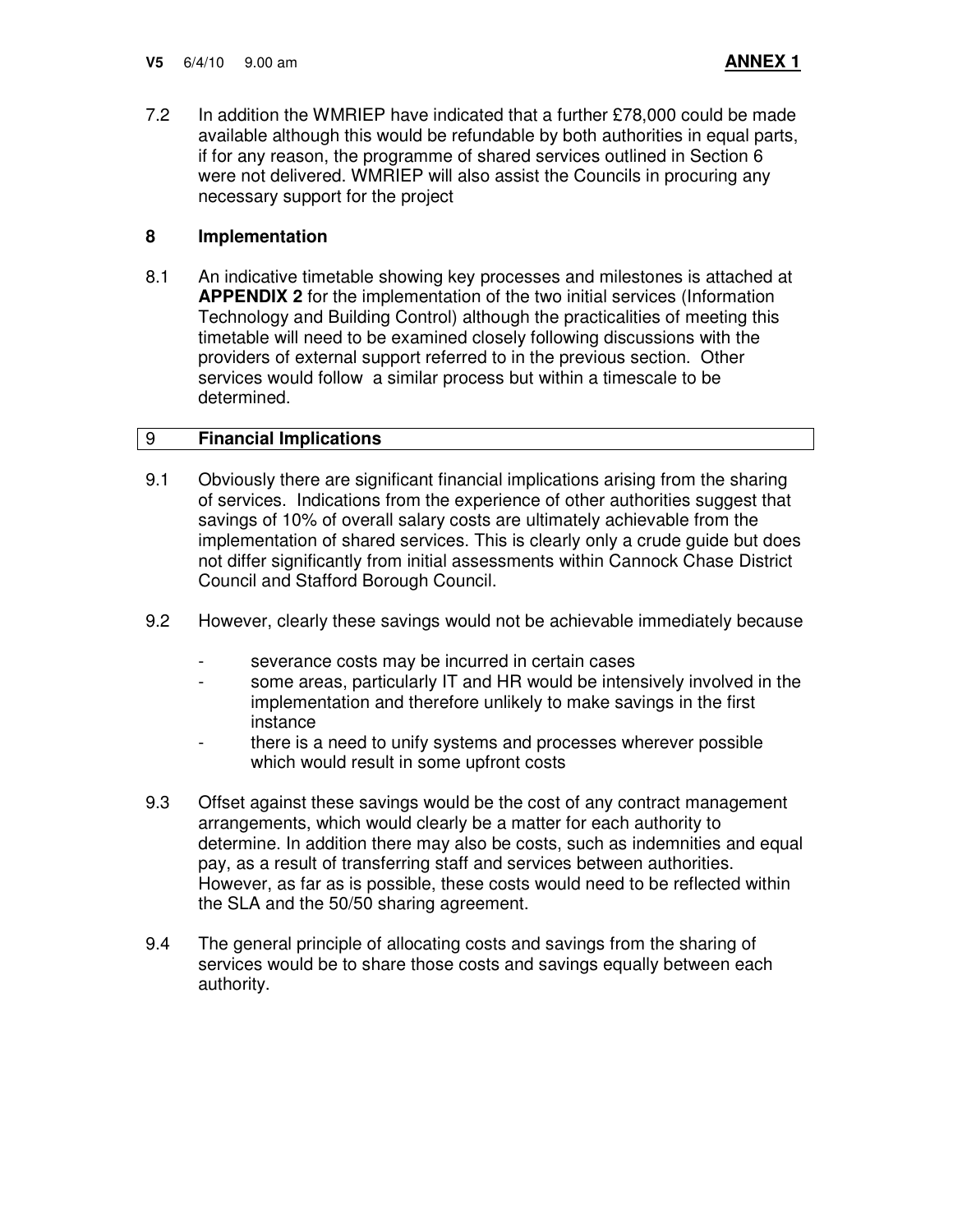#### 10 **Risk Management Issues**

- 10.1 The risk issues contained in this report are strategic and therefore should be included in the Strategic Risk Register.
	- in sharing services there is a potential for both Councils to experience reduced capacity
	- any agreement to share services requires very clear guidance as to the position if either Council decides to withdraw from any agreement
	- in considering sharing existing systems the Councils needs to ensure that they are in compliance with all procurement regulations
	- if action is not taken to align both Councils' policies and procedures the ability to make savings from sharing will be severely restricted
	- there is a need to have proper arrangements in place to deal with situations where conflicts of interest arise for any shared officers required to advise both authorities
	- consideration of sharing services can be unsettling for the staff of both authorities
	- there is a need to ensure full and proper communication strategy
	- there is a need to be aware of the impact of shared services on the individual cultures of both authorities
	- there is a need to ensure that proper project management arrangements are in place
	- it is essential to ensure adequate external funding is accessed to support the complex processes required to support the implementation of shared services.
	- The specifications for any shared services need to be clear and unambiguous to avoid misunderstandings
	- The process for variations to SLA's need to be clear

#### 11 **Equality Issues**

11.1 Consideration needs to be given to each of the equality strands listed below:

|                   | Positive | Negative | Comments                                |
|-------------------|----------|----------|-----------------------------------------|
|                   | Impact   | Impact   |                                         |
| Age               |          |          | Where proposals leads to a service      |
| <b>Disability</b> | Χ        |          | redesign or reconfiguration an Equality |
| Gender            | χ        |          | Input Assessment will be required       |
| Race              | χ        |          | under Single Equality Scheme            |
| Religion/belief   | χ        |          | requirements                            |
| Sexuality         | χ        |          |                                         |

This report has been produced having considered the following additional issues Strategic Plan Implications, Sustainability Issues, Human Rights Issues, Crime and Community Safety Issues, Data Protection Act Implications, Legal Implications, Human Resource Implications.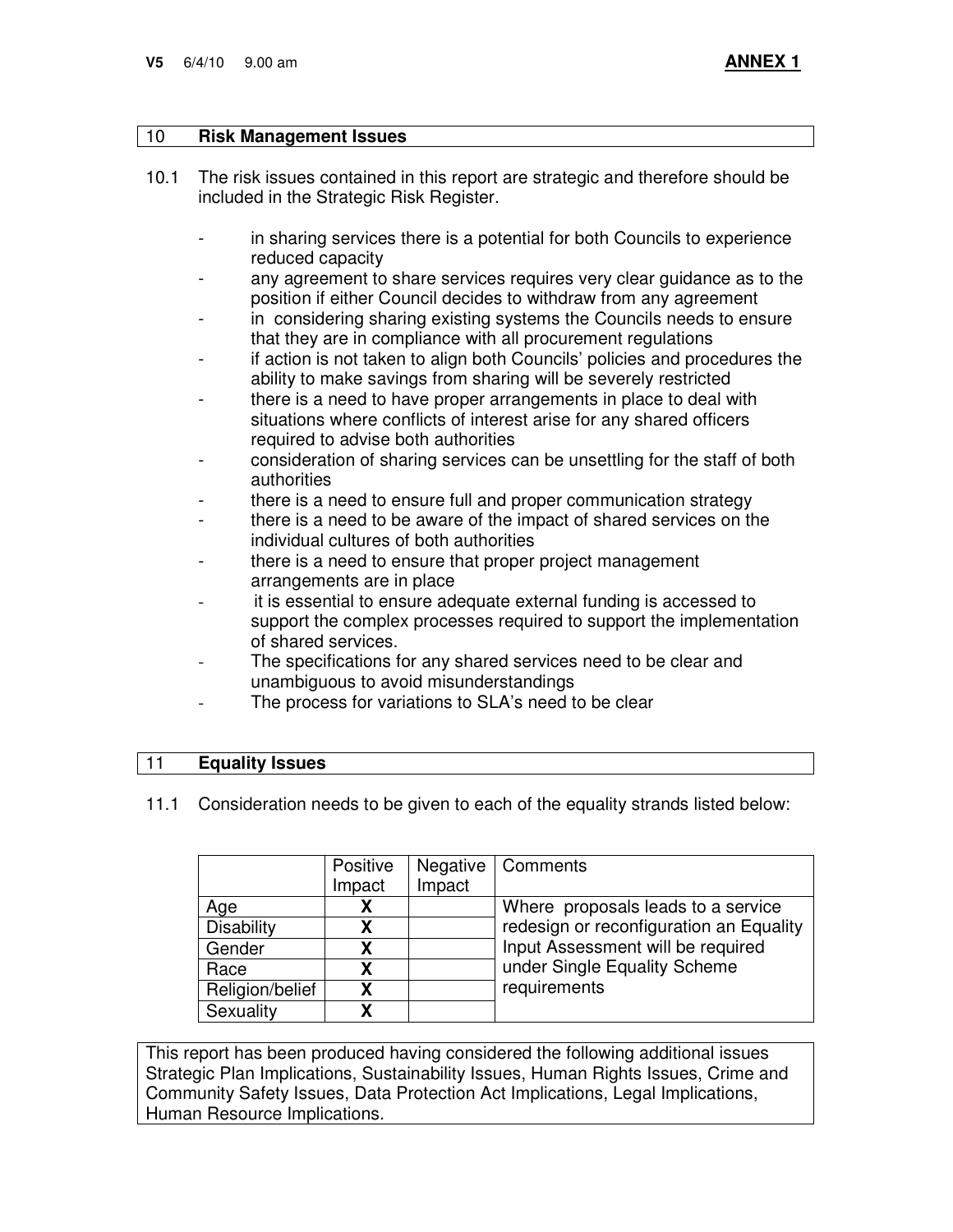# **Previous Consideration**

Nil

# **Background Papers**

File available in Chief Executive's Office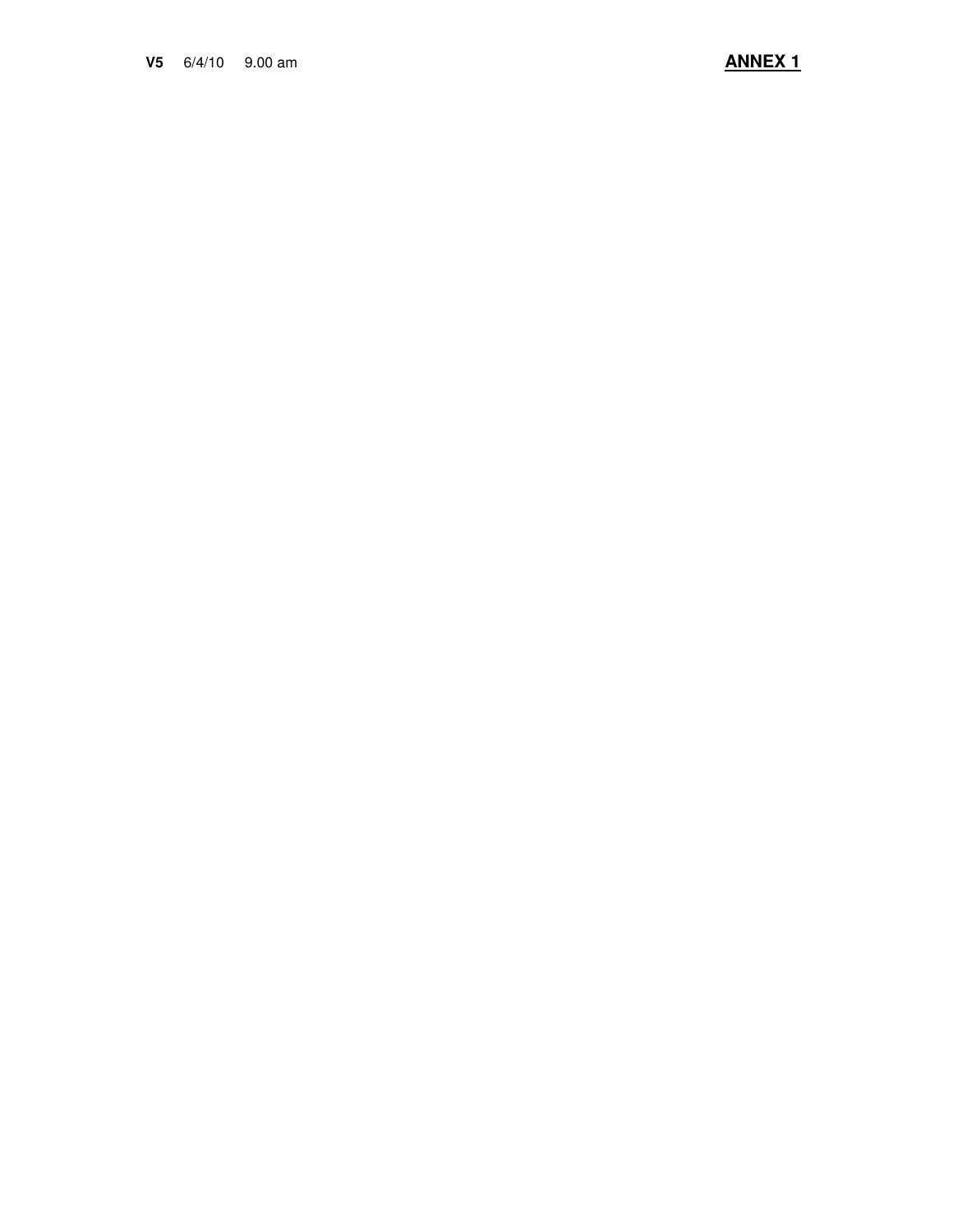#### **APPENDIX 1**

#### Memorandum of Understanding

#### Cannock Chase District Council and Stafford Borough Council

Objective: to explore and where applicable implement the joining up and sharing of certain service provision for the 2 communities based upon the following principles:

- Providing services at a reduced cost, whilst retaining at the outset a minimum of the current level of service quality with the long term aim being to improve quality of service provision
- Securing cost savings for taxpayers
- Keeping jobs local to both districts and within Staffordshire
- Building capacity and expertise to offer the best services to citizens
- Creating opportunities for staff and Councils in delivering shared services
- Ensuring that the customer experience is not diminished

We will do this by:

- Identifying common areas of service delivery and exploring how we can be more efficient by working together
- Making implementation decisions based on robust business cases which are supported by evidence
- Ensuring that the implementation of identified shared service areas is actioned jointly
- Acknowledging that a better service may be best delivered from one service point
- Ensuring equity in the way the services and their management are shared between the two councils
- Agreeing a common message before it is shared with staff, Trade Unions, citizens and suppliers.
- Maintaining our independence by promoting and preserving our separate identities.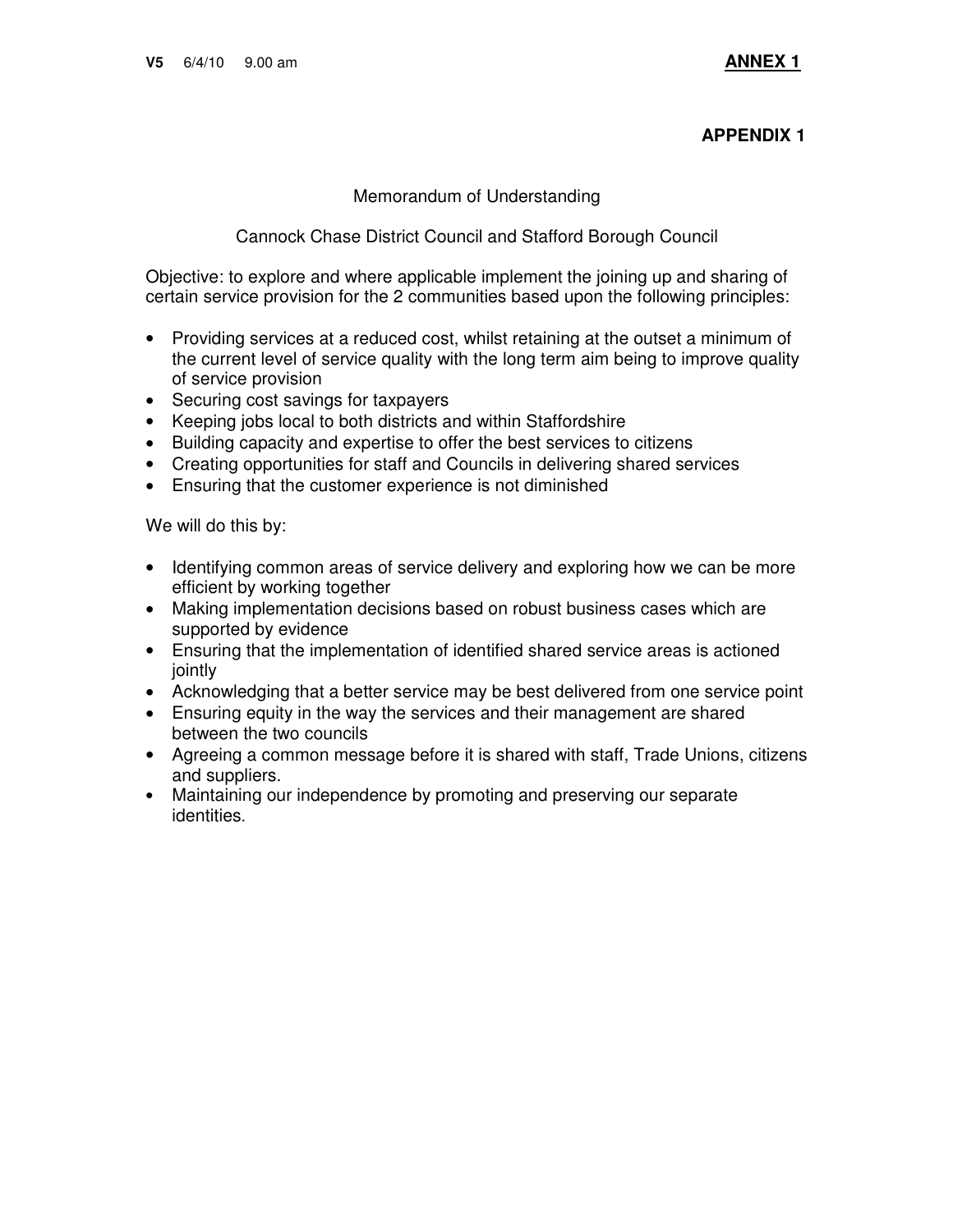# ANNEX 2

### **APPENDIX 2**

| <b>Month</b> | <b>No</b>      | <b>Task</b>                                                                                                  |  | <b>Resources</b>                            |
|--------------|----------------|--------------------------------------------------------------------------------------------------------------|--|---------------------------------------------|
| April 2010   |                | Define scope of each service for sharing                                                                     |  | Leads                                       |
|              | $\overline{2}$ | Complete HR Framework                                                                                        |  | Heads of HR, External                       |
|              | 3              | Commence Finance Framework                                                                                   |  | Heads of Finance, External                  |
|              | 4              | Commence Legal Framework                                                                                     |  | Head of Law and<br>Administration, External |
|              | 5              | Agree communications strategy                                                                                |  | <b>Communication Officers</b>               |
| May          | 6              | Union discussions re service scope (including identification<br>of future union consultation) and Frameworks |  | Leads, Heads of HR                          |
|              | 7              | Finalised service scope and HR Framework                                                                     |  | Leads                                       |
|              | 8              | Start development of service specifications (SLAs)                                                           |  | Leads, Heads of Service                     |
|              | 9              | <b>Complete Finance Framework</b>                                                                            |  | Heads of Finance, External                  |
|              | 10             | Complete Legal Framework                                                                                     |  | Head of Law and<br>Administration, External |
| June         | 11             | Start design of "client sides"                                                                               |  | Leads                                       |
| July         | 12             | Complete design of "client sides"                                                                            |  | Leads                                       |
|              | 13             | Undertake final viability assessment                                                                         |  | Leads                                       |
|              | 14             | Prepare final report to both Councils                                                                        |  | Leads                                       |